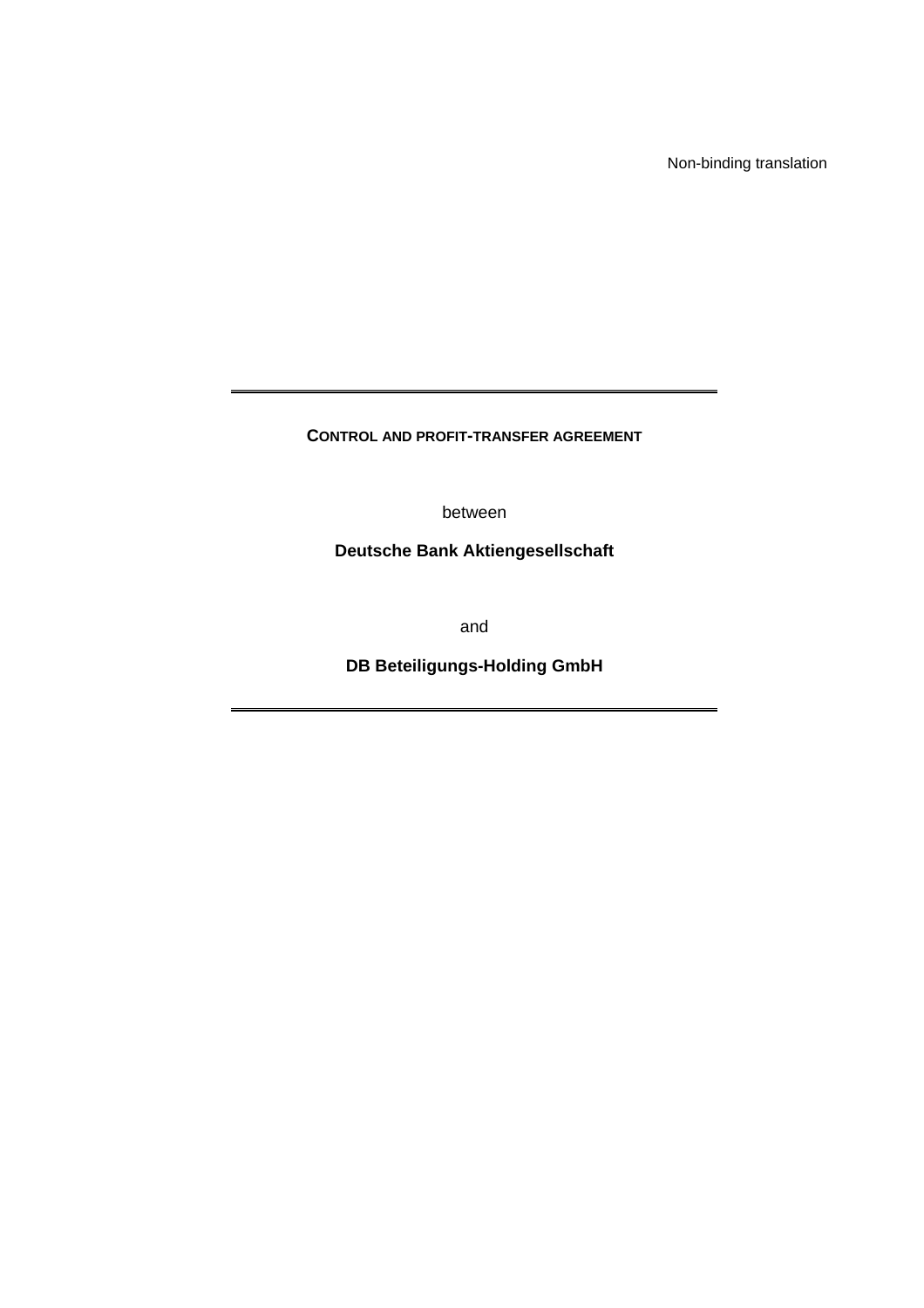# **CONTROL AND PROFIT-TRANSFER AGREEMENT**

#### **between**

1. Deutsche Bank Aktiengesellschaft with its headquarters in Frankfurt am Main, entered in the Commercial Register of the District Court of Frankfurt am Main with the number HRB 30 000,

(referred to hereinafter as the **"Parent Company"**)

#### **and**

2. DB Beteiligungs-Holding GmbH with its headquarters in Frankfurt am Main, entered in the Commercial Register of the District Court of Frankfurt am Main with the number HRB 87504,

(referred to hereinafter as the **"Subsidiary Company"**)

The parties agree as follows:

#### **§ 1 MANAGEMENT OF THE TAX ENTITY**

- 1.1 The direction of the Subsidiary Company shall be submitted to the Parent Company. The Parent Company shall accordingly be entitled to issue instructions to the Directors of the Subsidiary Company as regards management of the company. The Subsidiary Company undertakes to follow instructions issued by the Parent Company. Management and representation of the Subsidiary Company shall continue to be the responsibility of the Directors of this company.
- 1.2 The Parent Company shall not issue instructions to the Directors of the Subsidiary Company to amend, maintain or terminate this agreement.

#### **§ 2 PROFIT TRANSFER**

 The Subsidiary Company undertakes to pay all of its profits to the Parent Company for the term of this agreement. The scope of profit transfer shall be governed, in addition to and with precedence over § 4 of this agreement, by § 301 of the German Stock Corporation Act in its from time to time applicable version.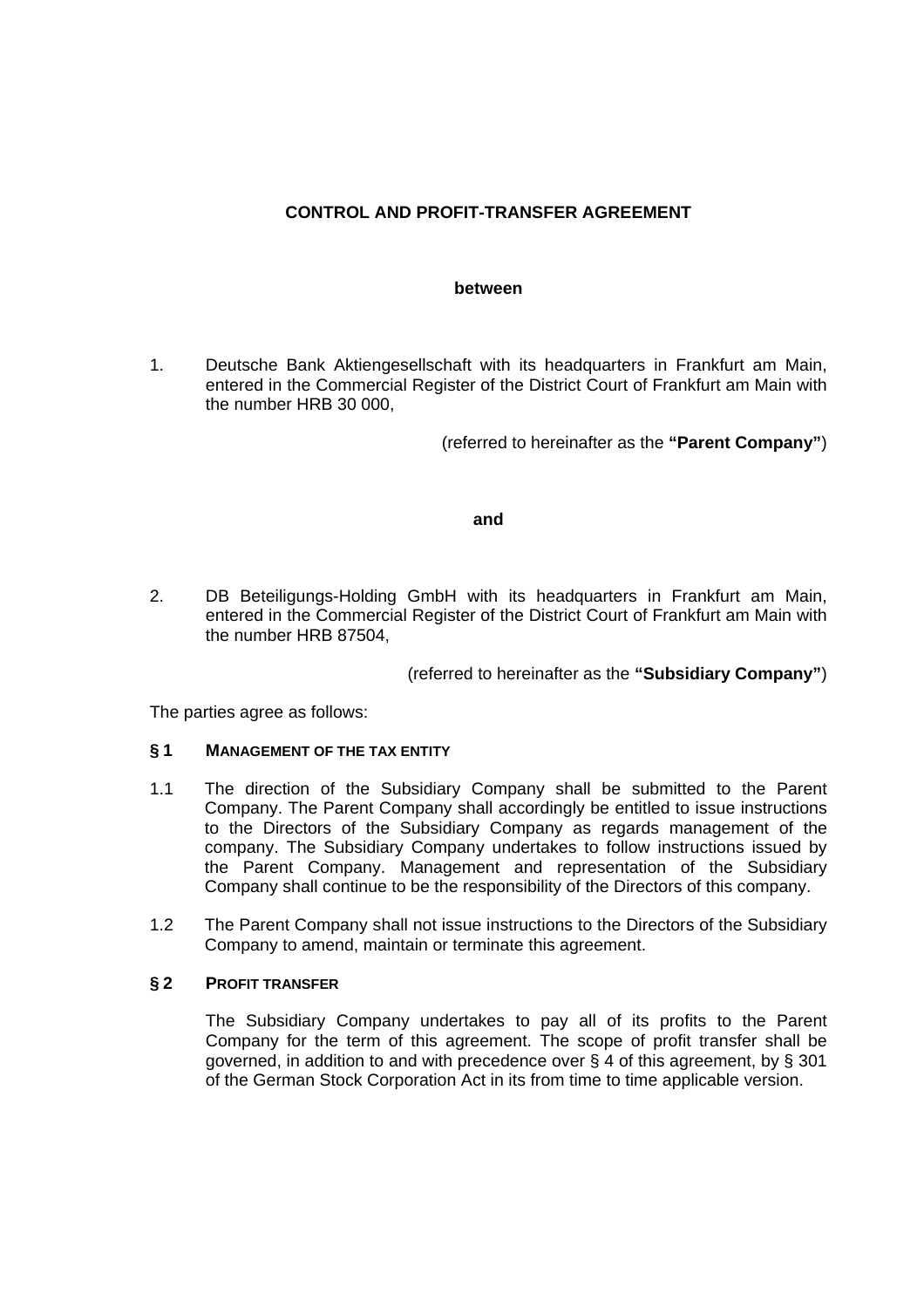# **§ 3 ABSORPTION OF LOSSES**

 For the duration of the agreement, the Parent Company shall be obliged to absorb the Subsidiary Company's losses in accordance with all the provisions of § 302 of the German Stock Corporation Act in its from time to time applicable version.

### **§ 4 ESTABLISHMENT AND LIQUIDATION OF RESERVES**

- 4.1 The Subsidiary Company may, with the agreement of the Parent Company, place amounts from annual net profit into revenue reserves (§ 272 Para. 3 of German Commercial Code) with the exception of legal reserves, providing this is permitted by commercial law and is economically justified on the basis of a reasonable commercial assessment. Other revenue reserves as defined in § 272 Para. 3 of German Commercial Code established during the term of this agreement on the request of the Parent Company must be liquidated and used to reconcile an annual loss or be transferred as profit.
- 4.2 The transfer of amounts from the liquidation of capital reserves or from revenue reserves and profit carried forward before this agreement comes into force shall be prohibited.

### **§ 5 COMING INTO EFFECT, TERM AND TERMINATION**

- 5.1 In order to come into effect, this agreement requires the approval of the Parent Company's general meeting and the Subsidiary Company's shareholders' meeting.
- 5.2 The agreement shall come into effect with its entry in the Subsidiary Company's Commercial Register and – with the exception of  $\S$  1 of this agreement (Management of the tax entity) –apply retroactively from the start of the Subsidiary Company's financial year, in which this agreement becomes effective. The agreement outlined in § 1 of this agreement shall only apply in its current version once this agreement has been entered in the Commercial Register for the headquarters of the Subsidiary Company.
- 5.3 The agreement shall be concluded for an indefinite period. However, the agreement shall apply until 31.12.2015 at the earliest, and/or, where the agreement is only entered in the Commercial Register after 31.12.2010, until five years after the end of the Subsidiary Company's financial year, in which the agreement retroactively came into effect (minimum term). By giving six months' notice, the agreement may be terminated in writing for the first time at the end of the minimum term, and thereafter at the end of a financial year.
- 5.4 This agreement may be terminated with immediate effect, at any time, where there is substantial cause. Substantial causes shall be seen, in particular, as the sale or contribution of the holding by the Parent Company, the merger, division or liquidation of the Parent Company or the Subsidiary Company.